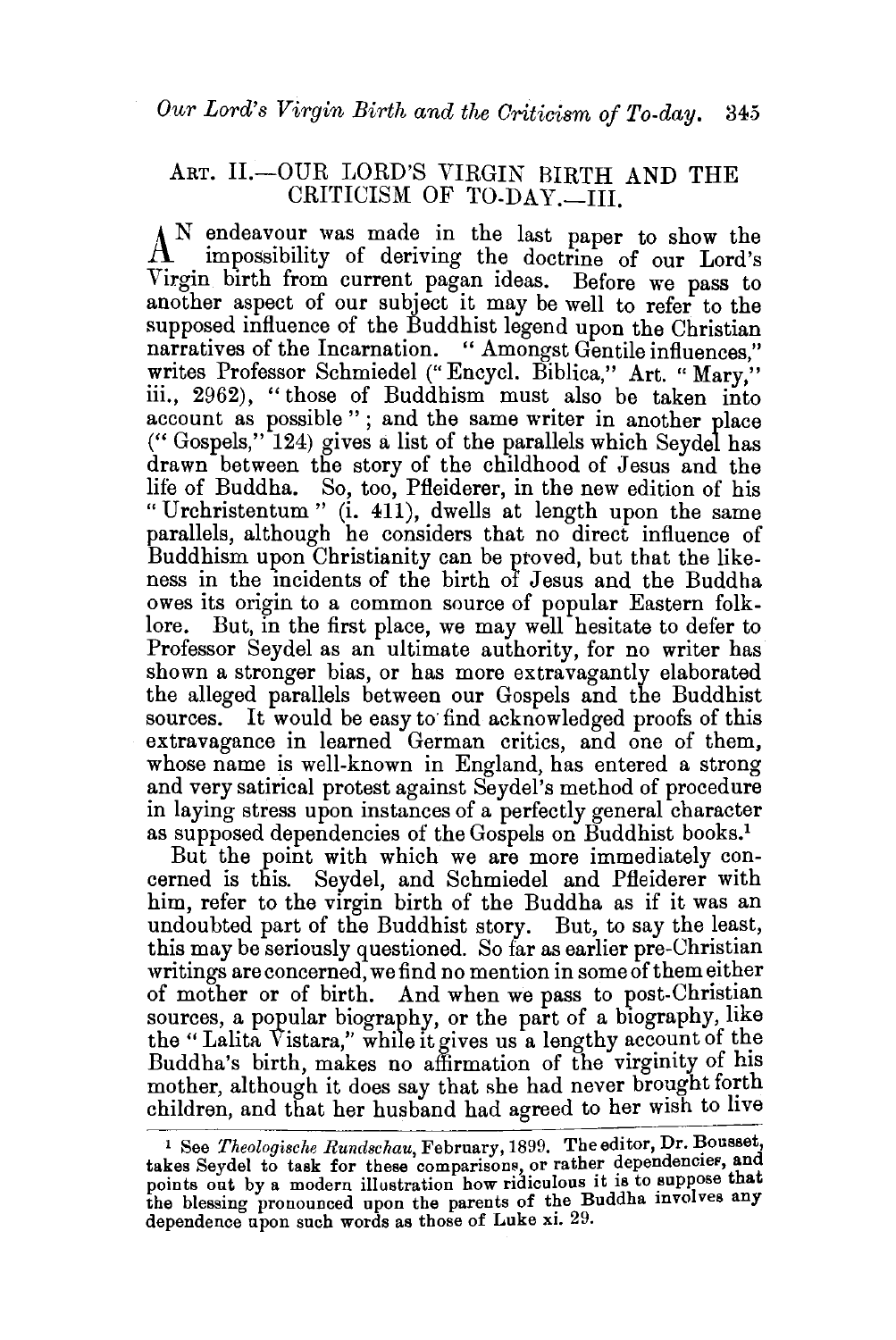in ascetic chastity for thirty-two months.<sup>1</sup> In a later biography, the "Abhinishkramana Sutra," the Chinese version emphasizes not only the fact that Queen Maya was married, but that she had lived with her husband as his wife. These statements, which might easily be multiplied, so far from affirming, actually preclude the belief in the virgin birth of the Buddha. Moreover, it is not too much to say that the statement of the scholar Cooma Korosi, which is so often quoted in support of the virginity, not only relates to Mongolian Buddhism, which has a growth of scarcely 400 years, but that in itself it affords no substantial evidence.<sup>2</sup> Professor Rhys Davids writes of it as follows: " Cooma Korösi refers in a distant way to a belief of the later Mongol Buddhists that Maya was a virgin *(As. Res.,* xx. 299); but this has not been confirmed."

But even if more could be alleged for the virginity of the mother as a factor in the Buddhist. birth stories, we should still have to account for the absurdity and grotesqueness which mark these stories, when they are placed side by side with the simplicity and reserve of the Gospels. Dr. Rhys Davids frankly admits that the idea that a man should enter his mother's womb in the form of a (six-tusked) white elephant seems a most grotesque folly, although he claims to have discovered the origin of the belief in the older sun-worship; the white elephant, like the white horse, being an emblem of the sky ("Buddhism," p. 184). But the contrast to the Gospels is not only to be found in this one marked particular, it pervades the whole story; at the conception of the Buddha the ten thousand worlds are filled with light, the child before he is born preaches to the angels who guard him ; at his birth he takes seven steps forwards, and exclaims with lion's voice,  $1$  am the chief of the world; this is my last birth." last words of the infant Buddha remind us of another contrast to the Christian doctrine of the Incarnation. The Buddha had already been born, as he himself taught, again and again ; he had come into the world in his efforts to fulfil all the great Perfections time after time, alike in forms of honour and also of humiliation; thus, eighty-three times he had been an ascetic, twenty-four times a Brahman, forty-three times a sungod, five times a slave, twice a rat, and twice a pig. Such considerations as these may further serve to illustrate the

<sup>1</sup> See the article of the Sanskrit scholar, the late Professor E. B. Cowell, in "Dictionary of Christian Biography," Art. "Buddha," i., p. 343, and

Kellogg's " The Light of Asia and the Light of the World," p. 112.<br><sup>2</sup> See a letter in the *Guardian*, December 3, 1902, by the Rev. Graham <sup>2</sup> See a letter in the *Guardian*, December 3, 1902, by the Rev. Graham Sandberg, who has made a special study for many years of all forms of the Buddhist faith, which will repay perusal on this and other kindred points.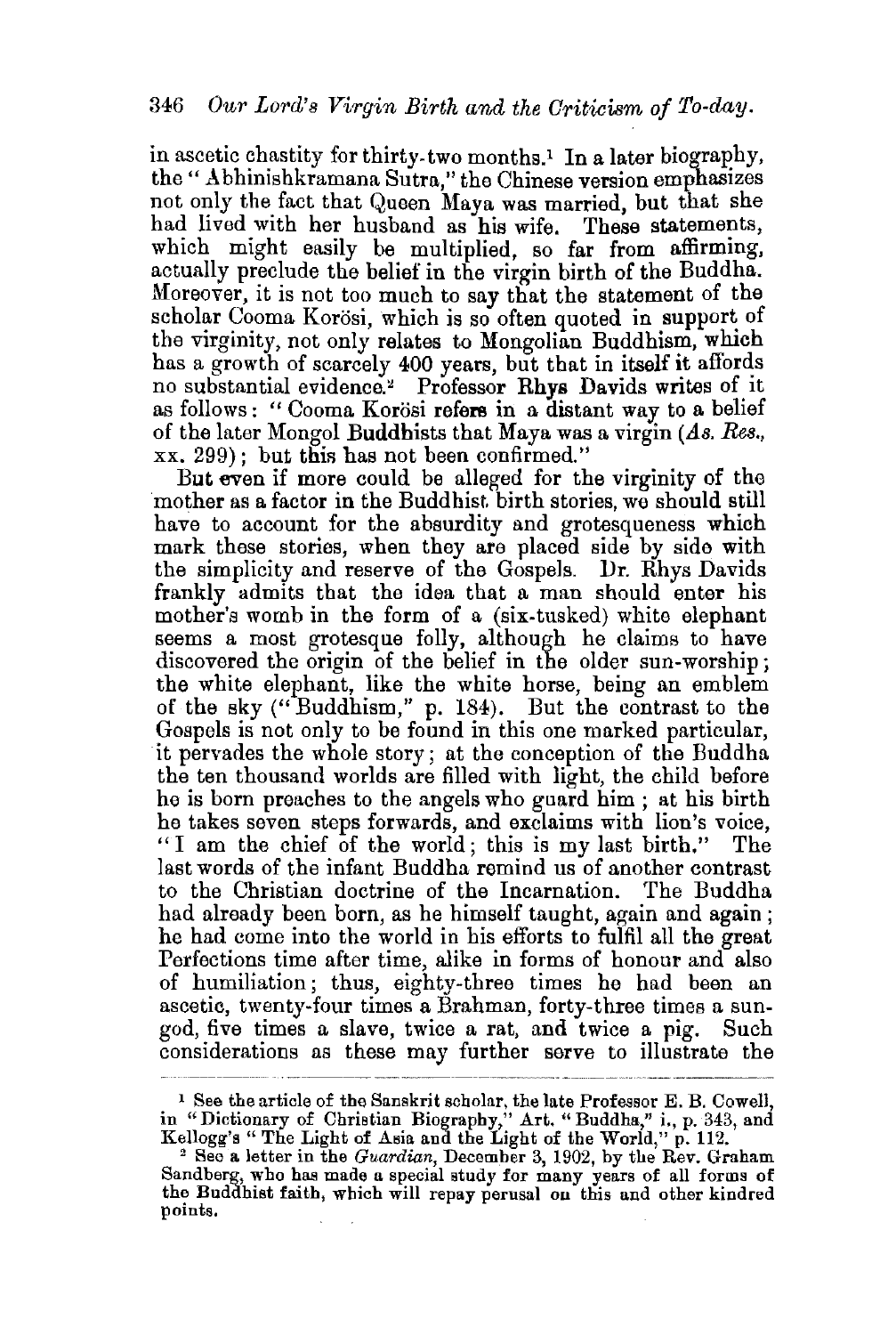recent remarks of Dr. Fairbairn, in speaking of our Lord's supernatural Person as presented to us in the Gospels : " The marvellous thing is not that we have two birth stories, but that we have *only two."* ("Philosophy of the Christian Religion," p. 349).

But it would seem that any discussion of the question of the Virgin birth of our Lord has now to consider the religion of Egypt, no less than that of Buddhism. Professor: Sayee has recently reminded us of the belief in the virgin-birth of the god Pharaoh, which carries us back at least to the time of the Eighteenth Dynasty. From the inscriptions we learn that he had no human father, and that his mother was still a virgin, when the god of Thebes "incarnated himself," so that she might " behold him in his divine form." Two comments may here be made. In the first place, such statements, whatever else they may be, are a further evidence of what may be called " the craving of the human consciousness for the intervention of the supernatural," when men are seeking how to describe the origin of lives which they have held to be of more than superhuman greatness. The evidence of this craving was abundant in Egypt. The birth of each king would seem to have been regarded as a special act of the gods; the gods said on the day of his birth, "we have begotten him "; the goddesses said, " he went forth from us." But if it is sought to institute any parallel between the virgin birth described in the inscriptions and scenes from the temple of Luxor in Egypt and the narratives of the Gospels, it must not be forgotten that in the former we have at least some elements of that glorifying of sensual desire which is so far removed from the chaste restraint and simplicity of the Evangelists, and which, as we have seen, was so unlikely to commend itself in the least degree to the consciousness of the early Church. Professor Sayee's own translation on the same page of his work gives us quite sufficient justification for this statement.<sup>1</sup>

But the remark of Dr. Fairbairn, to which reference has been made, reminds us of the stress laid upon the silence of the other Evangelists, St. Mark and St. John, as to our Lord's

··-····---~--~·-·-- ~--

<sup>&</sup>lt;sup>1</sup> Said by Amon-Ra, etc.: "He (the god) has incarnated himself in the royal person of this husband (Thotmes iv., etc.); he found her lying in her beauty; he stood beside her as a god; she has fed upon sweet odours emanating from his majesty; he has gone to her that he may be a father through her; he caused her to behold him in his divine form when he had gone upon her that she might bear a child at the sight of his beauty ; his lovableness penetrated her Hesh, filling it with the odour of<br>all his perfumes of Punt."----" Religions of Ancient Egypt and Babylonia," p. 249, 1902.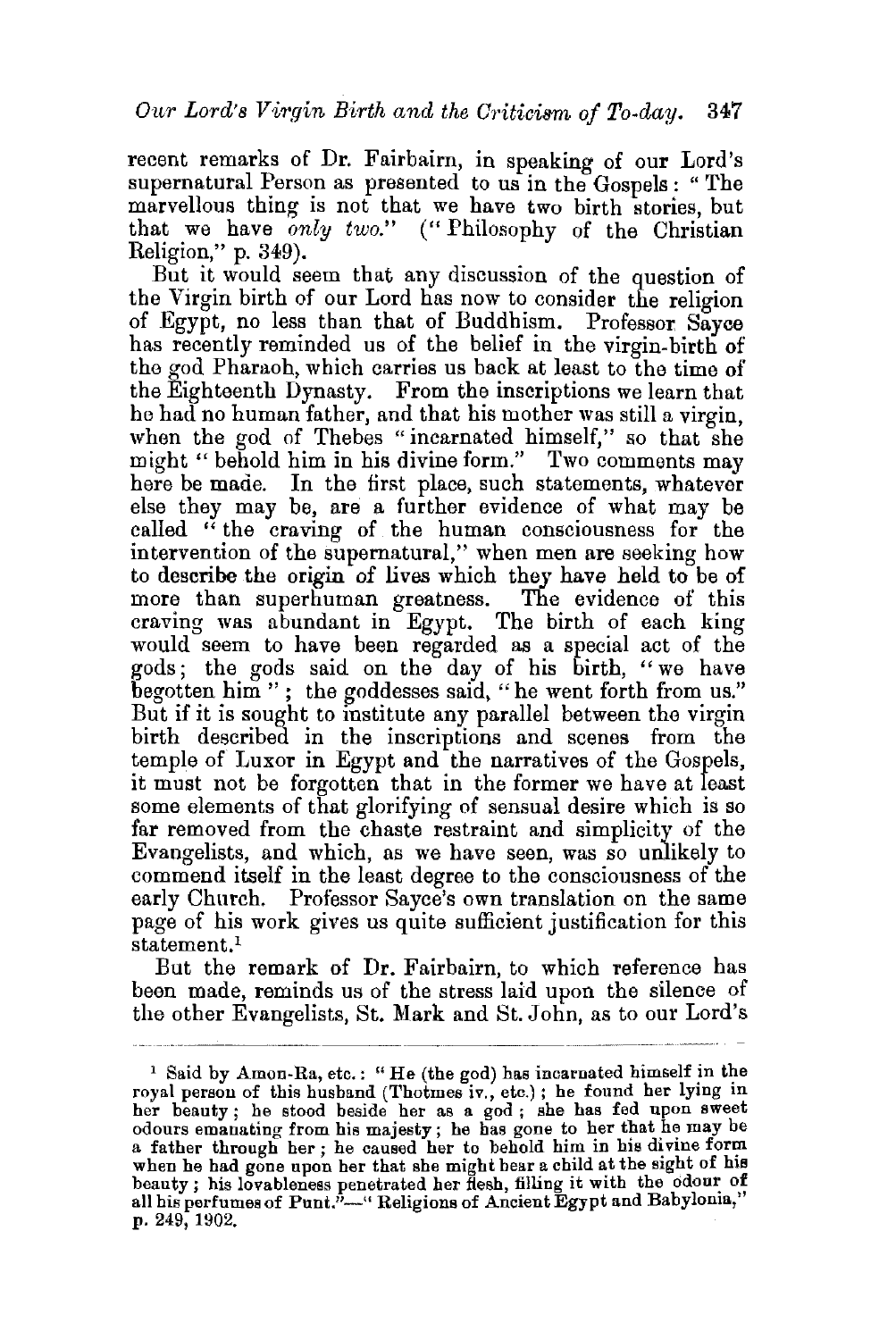Virgin birth. And in each case silence has been interpreted as nescience. But so far as St. Mark is concerned, the earliest Gospel avowedly adopts as its starting-point the starting-point of Apostolic testimony, and if St. Peter, as there is very good reason to believe, was the main source of St. Mark's pages, there is a striking coincidence between the Evangelist's opening narrative of John's baptism, and St. Peter's words in Acts i. 21, where he defines the witness of the twelve as "beginning from the baptism of John." This silence of St. Mark is supposed to be emphasized by reminding us that he was not only the interpreter of Peter, but that he lived some time in the company of Barnabas and Paul. But Luke was also some time in the company of Paul, and Mark with him. At the period when the two Evangelists were thus together in Rome, it may fairly be presumed that St. Luke had already collected in Palestine the main materials for his tracing the course of all things accurately from the first. But if this is a fair inference, it becomes difficult to believe that St. Mark was altogether ignorant of the incidents of the Lord's birth which St. Luke narrates so fully, whilst at the same time his silence may be interpreted by the plan of his GospeL The Apostolic testimony, on the lines of which St. Mark plainly followed, was, above all, as the Acts of the Apostles enables us to see-i. 22, x. 37, xiii. 24, 31-an appeal to our Lord's public ministry, to facts which were open to the scrutiny of the Jews in Jerusalem and elsewhere, facts of which the Twelve claimed to be witnesses. preachers and missionaries, no less than witnesses ; they had a message to deliver, and the message which the Twelve and St. Paul with them placed in the forefront of their teaching was the message of Jesus Himself, as it had been of the Baptist before Him-repentance and the forgiveness of sins (Mark i. 4, 14; Acts ii. 38, v. 11, xiii. 38). It would seem, therefore, that there need be no difficulty in allowing that a narrative of what preceded the baptism of John did not regularly belong to the elements of the first missionary preaching. And St. Mark himself had been fully acquainted with missionary methods; he had known, too, how vividly St. Peter had represented the life of Jesus and His official ministry as characterized by action, energy, and power  $(Acts ii. 22, x. 38)$ ; and as St. Peter notes the public appearance of Jesus as the commencement of the Messianic work of salvation, so, too, St. Mark commences his Gospel with the Messianic messenger and his announcement of the coming Christ.

If we turn to the Gospel of St. John, we must remember that that Gospel makes a special claim to be, before all things,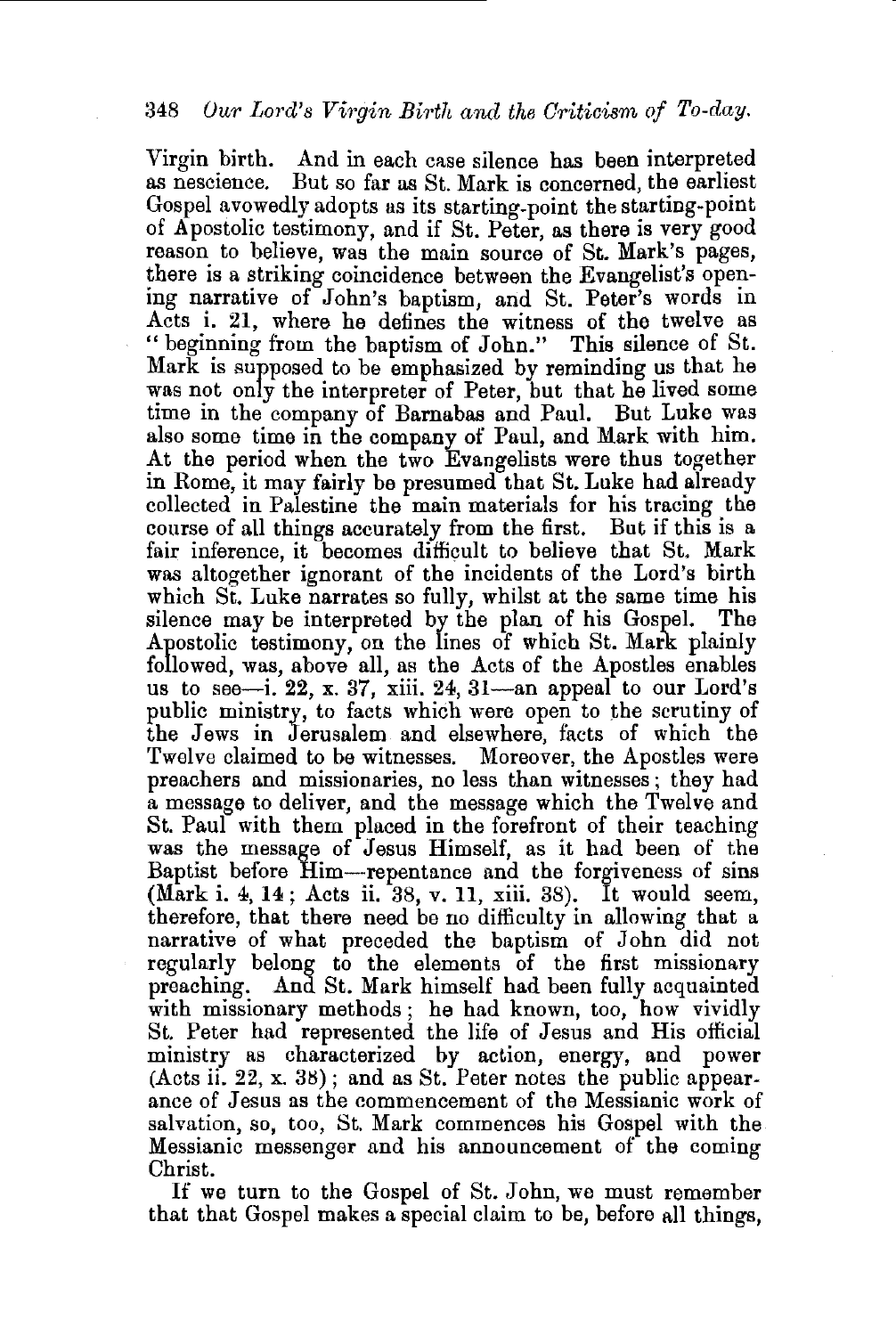a Gospel of personal testimony, and that we have, therefore, no right to expect in its pages details which are not involved in that claim. But it does not follow that the silence of St. John is correctly interpreted as equivalent to his ignorance of the mystery of our Lord's birth. When-e.g., in vii. 21, 22 -he recites the words of the multitude: " What ! doth the Christ come out of Galilee ? Hath not the Scripture said that the Christ cometh of the seed of David, and from Bethlehem, the village where David was ?" There is no reason for supposing from this quotation of the question of the ignorant multitude that St. John was himself unaware of the Lord's birth at Bethlehem. The writer of this Gospel, if he was St. John, could hardly have been ignorant of such a fact, and in any case, even if we suppose for a moment that St. John was not the writer, his narrative is quite consistent with the supposition that the birth at Bethlehem was not denied, but rather presupposed. In connection with this interpretation of the passage, it is of interest to quote the closing words of Professor Bacon's note in his "Genealogy of Jesus Christ" (Dr. Hastings' B. D., ii. 138): "The *author·,''* he writes, "presupposes the birth in Bethlehem."

Professor Schmiedel, indeed (" Encycl. Biblica," Art. " Mary," 2959), seems to think that Jesus should not have allowed the multitude to continue in their mistake, if there was a mistake. But we may reasonably ask, if He had told them the truth, would they have believed Him? They had certainly not shown any marked disposition to do so; and if He had revealed to them the secret of His birth, such a disclosure would only have anticipated in a more painful form the mockery and calumny of a later date. Professor Usener (" Encycl. lliblica," Art. "Nativity," xiv. 3347) fastens upon this passage in St. John, because, in his opinion, "it reveals the hidden path by which Bethlehem found its way into the Gospel tradition,'' and he evidently also thinks that the Davidic descent attributed to Jesus may be traced to the belief expressed in this same passage of St. John, that the :Messiah was to be descended from David. But we have already pointed out that whilst prophecy undoubtedly pointed to the birth of the Messiah at Bethlehem, it is most improbable that the circumstances which brought about a fulfilment of that prophecy in the case of Jesus could have been invented. And so far as the Davidic descent is concerned, we may not only refer to its remarkable defence by Dalman  $($ " Die Worte Jesu," 263; E. T., p. 320), but to the acknowledgment of Professor Bacon ("Genealogy," Hastings' B. D.), that if critical science has shown the futility of harmonistic theories of our Lord's pedigree, it has more than compensated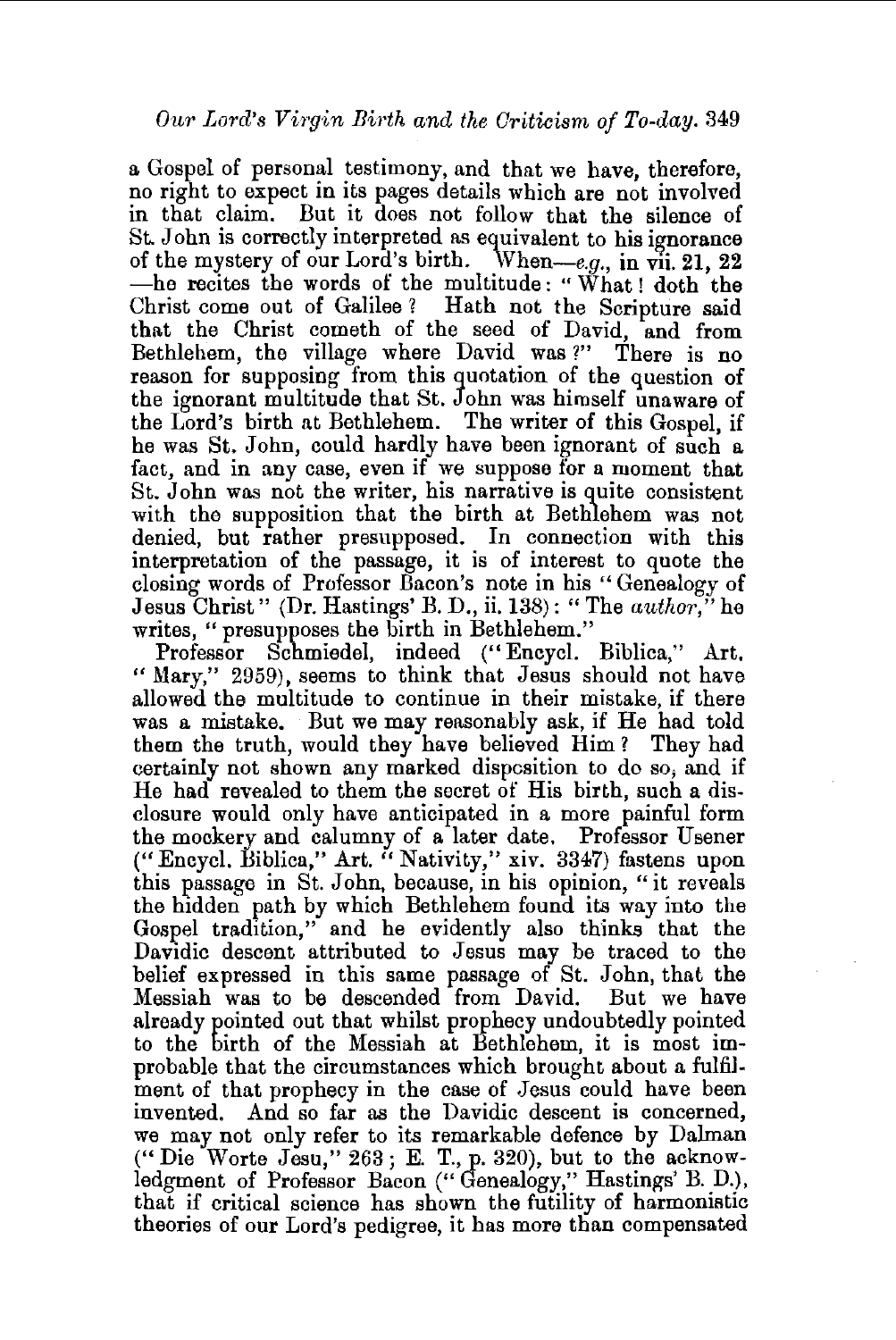for it by establishing with equal certainty the acceptance of the fact of the Davidic descent of Jesus by Himself, His contemporaries, and His immediate followers, and that Messianic pretensions absolutely devoid of evidence of Davidic descent could not have passed unchallenged as those of Jesus seem to have done.<sup>1</sup>

Moreover, without pressing the fact that the narratives of the Synoptists would have been current long before the publication of St. John's Gospel, according to all reasonable probability, there is a further consideration of no little importance. Supposing for a moment that Dr. Harnack is correct, and that the fourth Gospel comes to us from the presbyter John. This personage, in Harnack's view, had lived for a long time in Ephesus, and had received traditions from the Apostle John, the disciple whom Jesus loved. The Gospel which he then edited could not have been later, according to Harnack, than 110 A.D. But this brings us within a few years of the martyrdom of St. Ignatius, and no one has emphasized more strongly than be the Virgin birth of our Lord, or placed it more prominently, as we shall see, in the forefront of the Church's Creed. Can we, then, suppose that what was known to St. Ignatius, and was specially insisted upon by him in writing to the *Ephesians,* was unknown to the writer in whom Harnack sees the chief ruler of the Church in Asia? ("Chronologie," i. 677 *et seq.*).

One more important "silence" remains to be considered. that of St. Paul. In the first place we must remember that St. Paul is not writing a Life of Jesus, but a series of letters to various Churches, in which a large amount of teaching is evidently presupposed. It was scarcely to be expected that in a letter the Apostle would accentuate the details of the Virgin birth, but It may be fairly maintained that he makes statements which are quite consistent with, if not dependent upon, a belief in that fact. Moreover, it is strange that critics, who are never tired of telling us that St. Paul's thoughts moved around two facts and two only-the death and resurrection of Jesus-should express surprise at his

<sup>&</sup>lt;sup>1</sup> It is noteworthy, although of course too much stress should not be laid upon it, that in Germany, not only Dr. Resch, but Dr. Blass and Dr. Zahn, have recently declared themselves in favour of the remarkable and early attested reading in John i. 13, where, after he had spoken of believing "in the name of Jesus Christ," the evangelist proceeds, "Who believing " in the name of Jesus Christ," the evangelist proceeds, "Who was born not of blood nor of the will of the flesh," etc. See Blass, "Philology of the Gospels," p. 234, and Findlay, *Expositor*, February, 1899, where he points out that the phrase in 1 John v. 18, R.V., is a remarkable parallel, as applied to our Lord, to the phrase, in the reading abov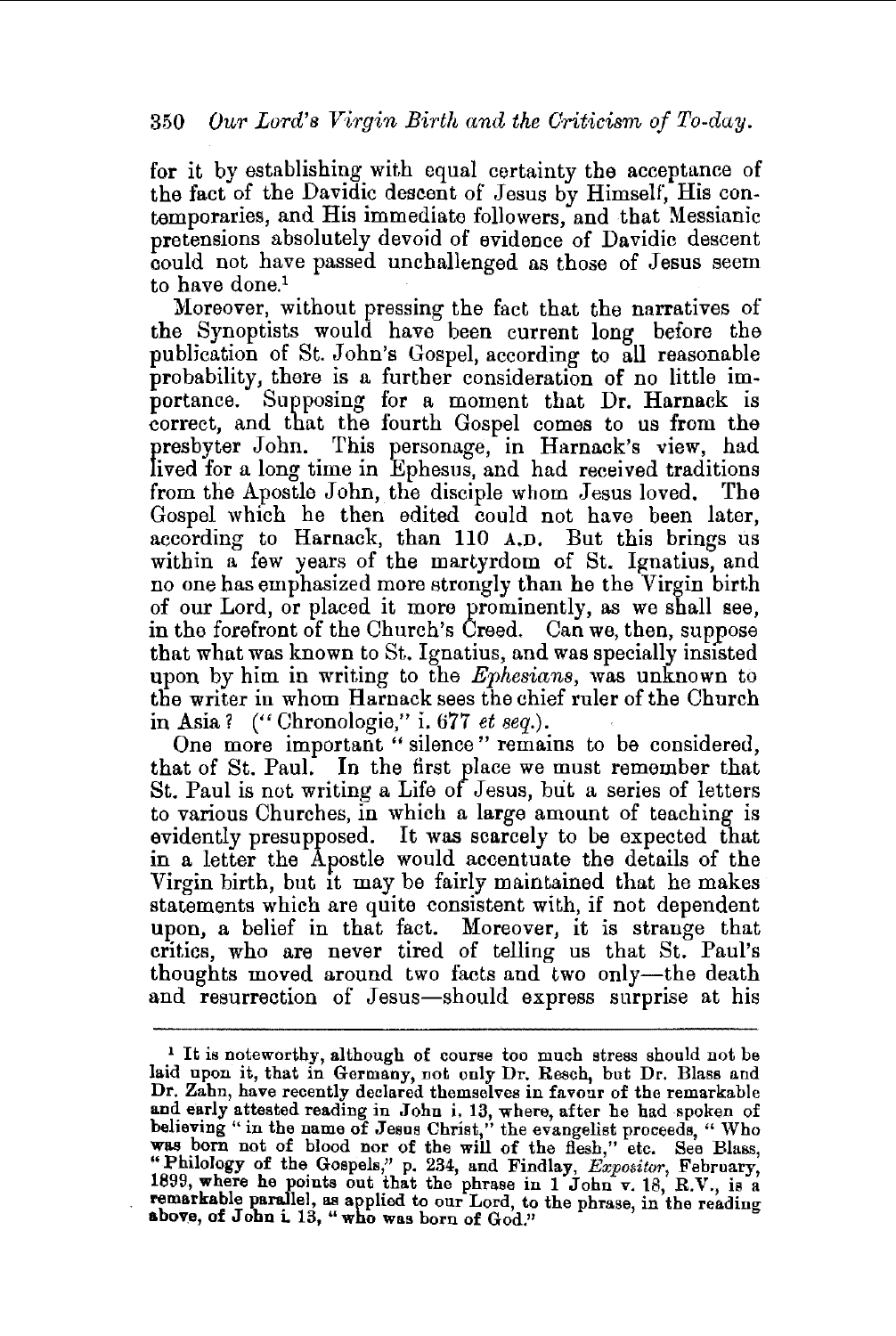apparent ignorance of the miraculous birth, which in their own showing did not form the centre of his Gospel of salvation. It must, of course, not be forgotten that there may be allusions in St. Paul's Epistles to the fact under consideration. The most important passage in this connection is Gal. iv. 4, "God sent forth His Son, made of a woman." etc. The "God sent forth His Son, made of a woman," etc. expression, "made of a woman," is sufficiently striking to have caused even Hilgenfeld and Steck to note that it is in excellent accordance with the generation of Jesus without a human father, although not expressly attesting that fact. Amongst more recent writers it is noteworthy that Dr. Zahn asks the following question : " Why does Paul here only mention the mother, since it is evident that it was much more decisive for the subjection of Jesus to the Mosaic law, to which the context refers, that He should have been born and have grown up as the Son of an Israelitish man ?" And his answer is this: "Plainly, because in the thought of Paul there was no room for Joseph as the father of Jesus beside His heavenly Father" (" Das Apostolische Symbolum," p. 64).

But whilst Dr. Zahn's interpretation of the words before us shows us that they are not to be lightly dismissed in their relation to the present subject, there is no occasion to press this verse into service, and although we cannot agree with  $L$ obstein<sup>1</sup> in saying that it decisively excludes the Virgin birth, yet it is no doubt open to him and to other opponents to maintain that in the phrase "born of a woman" St. Paul's object is to express our Lord's likeness to other men, and not to distinguish Him from them. But it is quite a different matter when Schmiedel maintains that St. Paul's statement in Rom. i. 3, to the effect that Jesus was born of the seed of David according to the flesh, is quite irreconcilable with the Virgin birth (" Encycl. Biblica," Art. "Mary," iii., 2958). Such words, as we have seen above, need not by any means be taken to involve the paternity of Joseph, and it is also to be noted that on more than one occasion St. Ignatius does not hesitate to assert the Davidic descent in the same breath as the Virgin birth ; "fully persuaded," he writes to the Smyrmeans in the opening paragraph of his letter, "as touching our Lord, that He is truly of the race of David according to the flesh, but Son of God by the Divine will and power, truly born of a Virgin," and with this we may compare his language in writing to the Ephesians (xviii.  $\tilde{2}$ )

<sup>&</sup>lt;sup>1</sup> In a lengthy pamphlet, "Die Lehre von der übernatürlichen Geburt Christi," p. 17.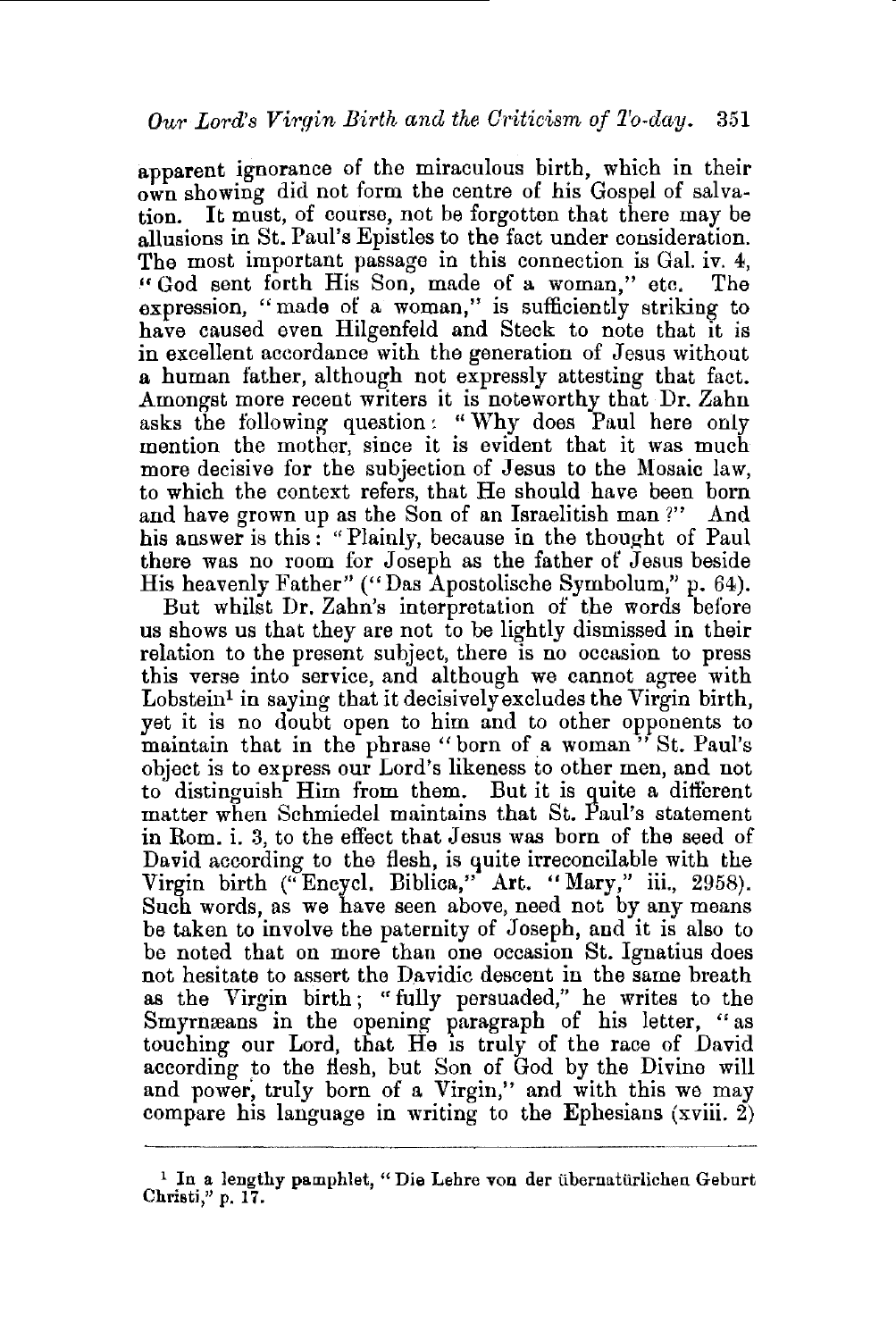and to the Trallians (ix. 1) *(cf.* Swete, "Apostles' Creed,"  $p. 55$ ).<sup>1</sup>

But quite apart from these and other verses, there are portions of St. Paul's teaching in which the supernatural conception may well have formed the background of his thought. For whilst his Enistles are in entire agreement For whilst his Epistles are in entire agreement with the teaching of St. Peter and of other New Testament writers, in referring to our Lord as of the seed of David, and to His human lineage as derived from the Jewish fathers, they also consider Him from another point of view peculiar to the writer. St. Paul represents our Lord as the second Adam. St. Paul represents our Lord as the second Adam, as the pure and sinless Head of humanity in contrast to the first Adam, through whose transgression a sinful taint had been inherited by every member of his race. No one will dispute that St. Paul is the writer who emphasizes most strongly the propagation of sinfulness from Adam down, while at the same time he also insists most strongly that Jesus was without sin in the flesh in which sin before had reigned. But such a conception certainly seems to make a new creative act of God, a cancelling of the natural continuity, an almost indispensable consequence in St. Paul's theology. No words could describe this consequence better than those of Neander, "Life of Jesus," p. 17, E.T., but in more recent days the same point of view has been emphasized by Lechler, Schmid, B. Weiss in Germany. If through the sin of one man all sinned, all knew sin, with the exception of Him who knew no  $\sin$  (2 Cor. v. 21), surely some factor must have been present in the birth of this One Being which differentiated it from the birth of any other son of man. And if we ask, What was that factor ? is it unnatural to turn for an answer to the Gospel of St. Paul's companion and friend, and to his account of the birth of Him, who was for the Evangelist, as for St. Paul, the second Adam? Or, are we to suppose that what was so fully known to St. Luke was entirely unknown to St. Paul? It is full of significance, in this connection, that whilst St. Luke is the Evangelist who describes the human nature of Jesus as due to a new creative act of God (Luke i. 35), he is also the Evangelist who describes the first man as " the son of God" (Luke iii. 38), in virtue also of a new creative act. There was thus a parallel in St. Luke's mind, as in that of St. Paul,

<sup>&</sup>lt;sup>1</sup> Schmiedel further quotes Rom. viii. 3, and affirms that it contains an impossible statement, the Virgin birth being held. But it cannot fairly be said that either the Greek or the argument represents the flesh of Christ as *sinful flesh,* and it has been well said that the flesh of Christ is is not sinful (Sanday and Headlam, "Romans," p. 193, and Gifford, "Romans," *in loc.*).